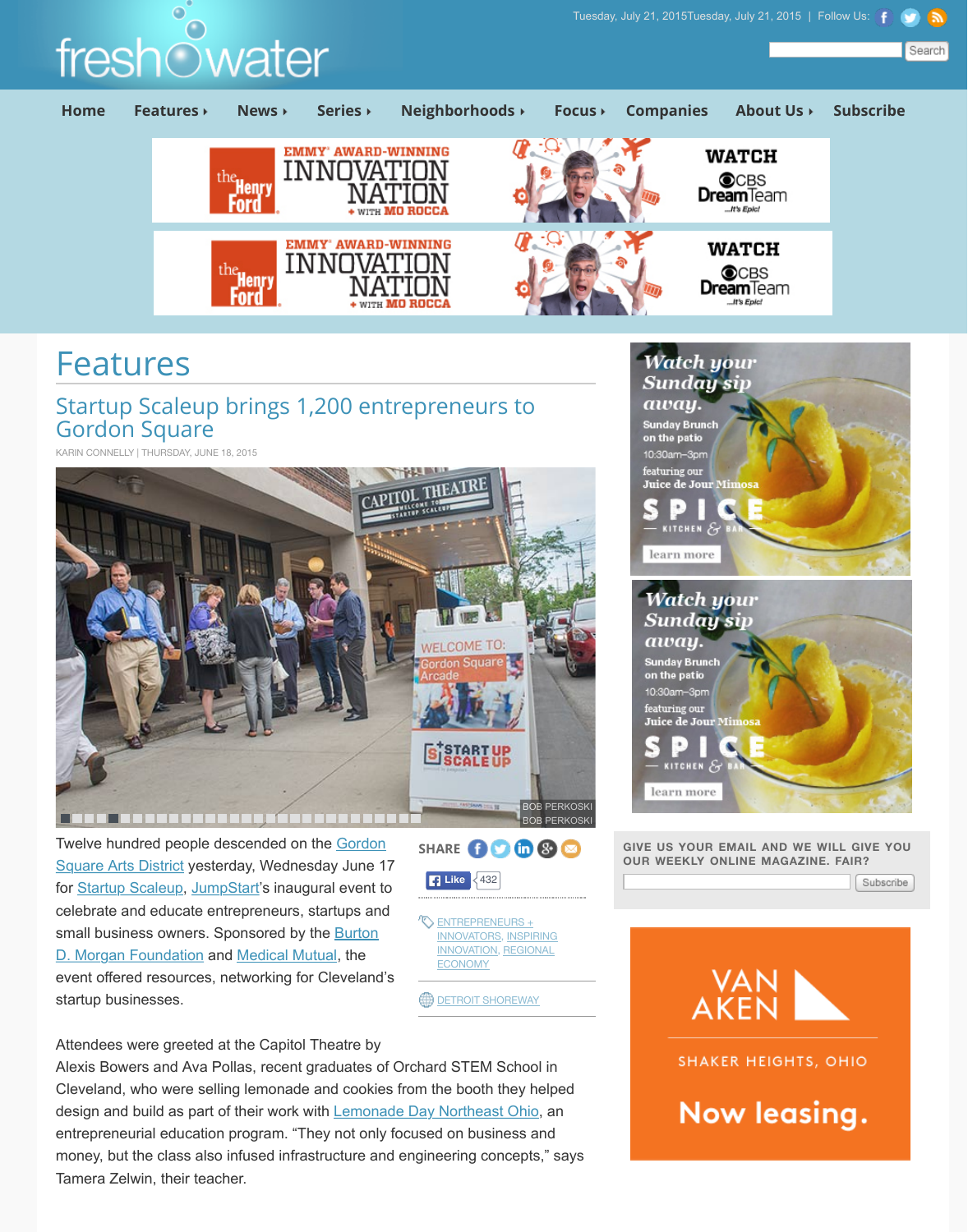monthly mail-order subscriptions, won for the starting up category. Christina Keegan of Guide to Kulchur, a cooperative bookstore that acts as an incubator emerging and marginalized voices in print, won for creating opportunity.

The other three finalists were ApplyBoard, Althar Audio and EmployStream. Rob Sable, founder of EmployStream, which uses software-as-a-service to digitize customize employers' hiring processes, started the company after 20 years in software development. He decided to apply for the competition after learning about Startup Scaleup in his hunt for employees. "I've learned a lot and felt like helped a lot," he says. "It just sounded like fun so I decided to do it."



**NEO Up-And-Comers Pitch Competition at the Capitol Theatre**

Also early in the day was the NEO Up-and-Comers Pitch Competition, in which promising high-tech startups presented their companies to a panel of judges and a live audience. Apollo Medical Devices, which makes low-cost, fast diagnostic blood testing, took the top prize of \$20,000.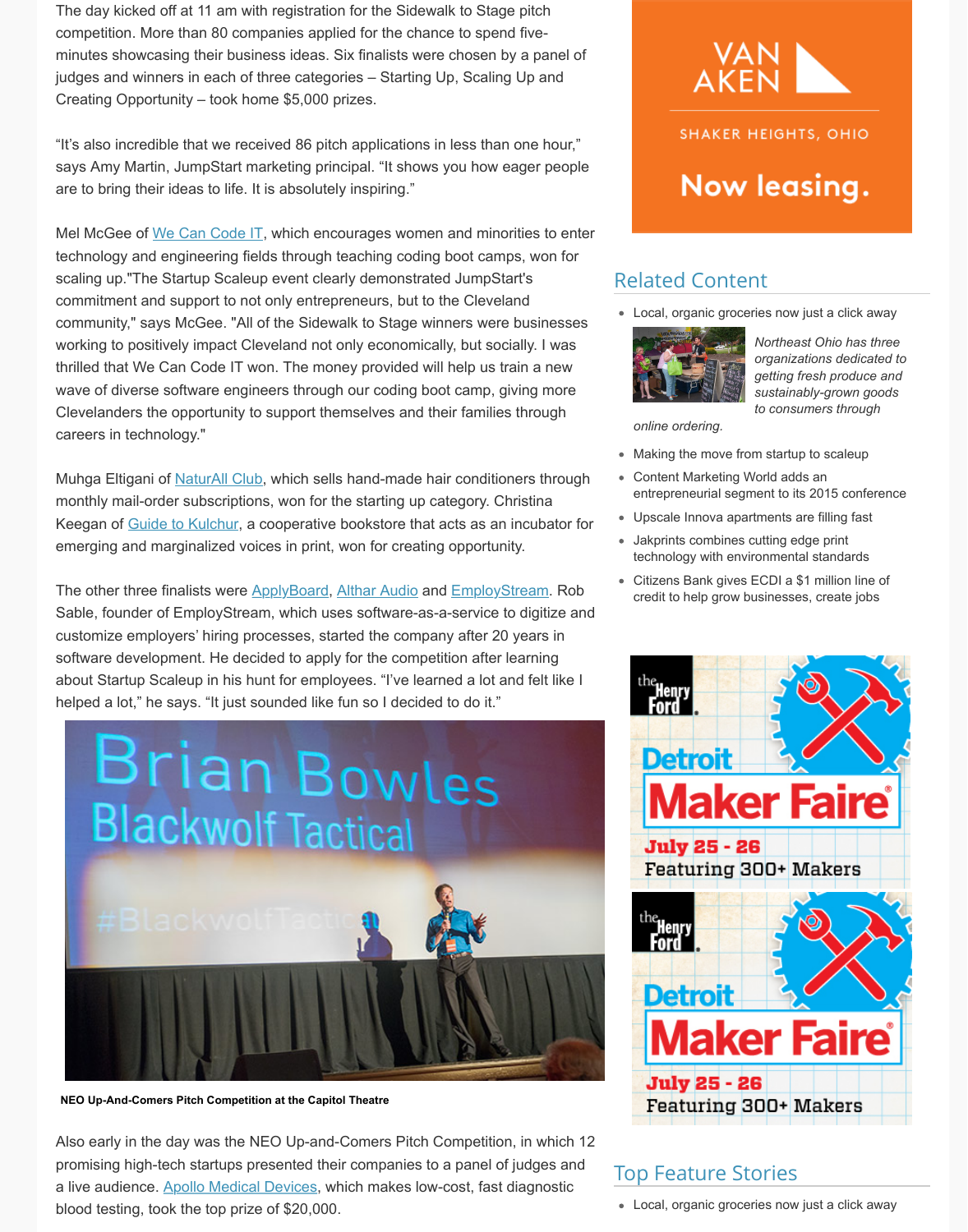lecture – we wanted to engage in meaningful discussions with people who are [interested in or](http://www.o2regentech.com/) are already starting or growing a business."

"Make sure you have a comprehensive business plan," advised Jarchow. "For scaleups looking for investors, think about debt or equity."

Shriner told listeners to consider a variety of sales models as their businesses grow. "The first customer feels like the biggest deal in the world until you realized it's just the first customer," she said.

Quinn went over five things overlooked by startups as they grow and hire: Tale and planning; the importance of creating position profiles with job descriptions; recruiting and talent attraction; onboarding; and employee retention.

"You want to think about what it feels like when you started a new job," Quinn s of onboarding. "There are not really more stressful things than taking on a new job. Put some time into [onboarding] and map it out for the first 30 days."

Other popular events throughout the day included a Marketing and Ice Cream Social at Sweet Moses, at which marketing experts, networked with entrepreneurs while talking about branding, social media and websites. Martin reports the social was at full capacity throughout the day.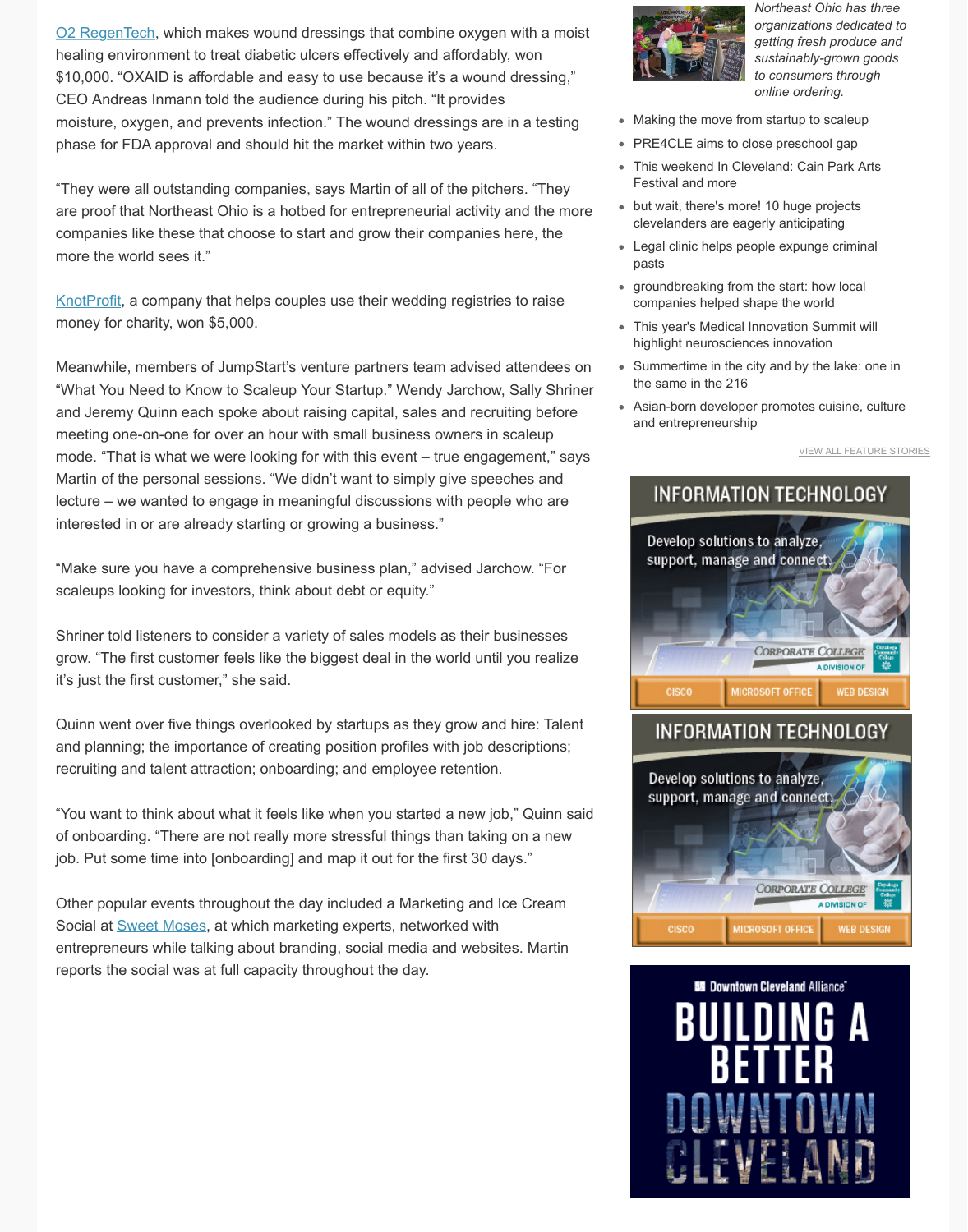sessions and were very individualized," says Martin of the Sweet Moses and Luxe events. "People were able to talk specifically about areas that interested them.

The day ended on a relaxed note, with **TechPint** holding its networking-and-be session at the **Happy Dog**, and a gathering at **Stone Mad Pub** with past and present **FlashStarts** teams to discuss how startups and angles can align their interests.

As this was the first Startup Scaleup JumpStart hosted, Martin says they were bit nervous about how it would go. But at the end of the day, she says she was pleased with it. "Our goal was to create an event that brought all the resources available to entrepreneurs together in one location so attendees could plan the day around sessions that can help them grow or scale their businesses," she says. "I think we did just that. People were popping in and out of sessions and asking a lot of questions."

## *Photos Bob Perkoski*



## Read more articles by karin connelly.

[Karin Connelly enjoys tellin](http://luxecleveland.com/)g people's stories, whether it's a pr[omising startup or](http://theciviccommons.com/issues/sea-change-home) a life's passion. She has spent 15 years reporting on the local business community for

publications such as Inside Business and Cleveland Magazine. She was editor of the Rocky River/Lakewood edition of In the Neighborhood and was a general assignment reporter and photographer for the Amherst News-Times. At Fresh Water she enjoys telling the stories of Clevelanders who are shaping and embracing the business and research climate in Cle[veland.](https://www.facebook.com/techpintnews)



Add a comment...

**Comment**